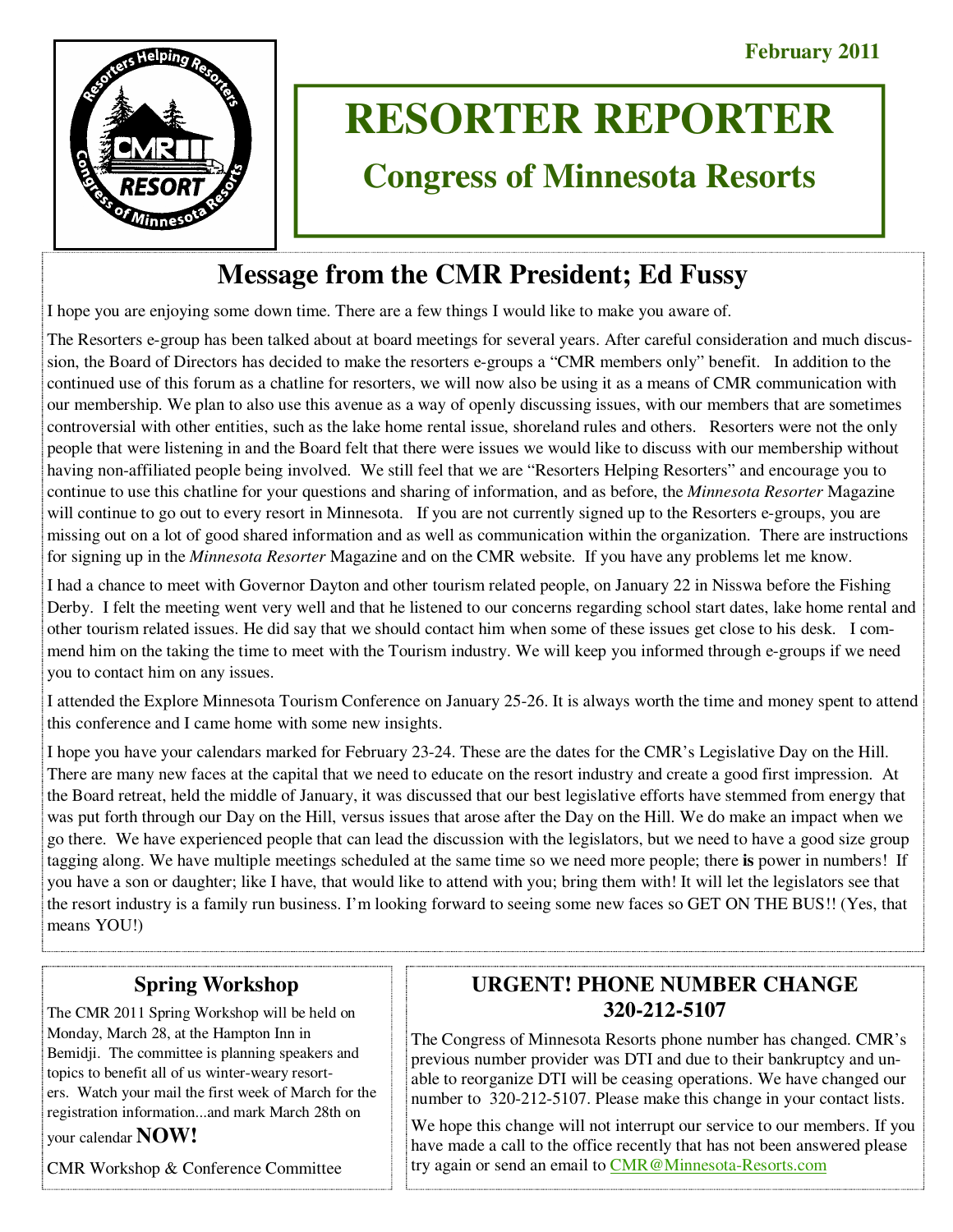# C'MON RESORTERS **GET ON THE BUS !!!**





# FEBRUARY 23 + 24, 2011

## Details to follow from CMR Contact Ed Becker or Joel Carlson with any questions.

Please consider attending the Resorters Day at the Capital with us this year to help educate Legislators about our Resort concerns and issues. You can contact Ed Becker at vacation@inwegoresort.com or call 218- 652-3536 or Joel Carlson at jdcresearch@aol.com or call 651-223-2868

A block of 25 rooms has been reserved at the Bandana Square for the evening of Feb 23. The room rate will be \$72 per room and reservations should be made by February 12th. Call Bandana Square at 651-647-1637. More details about transportation and agenda to be announced.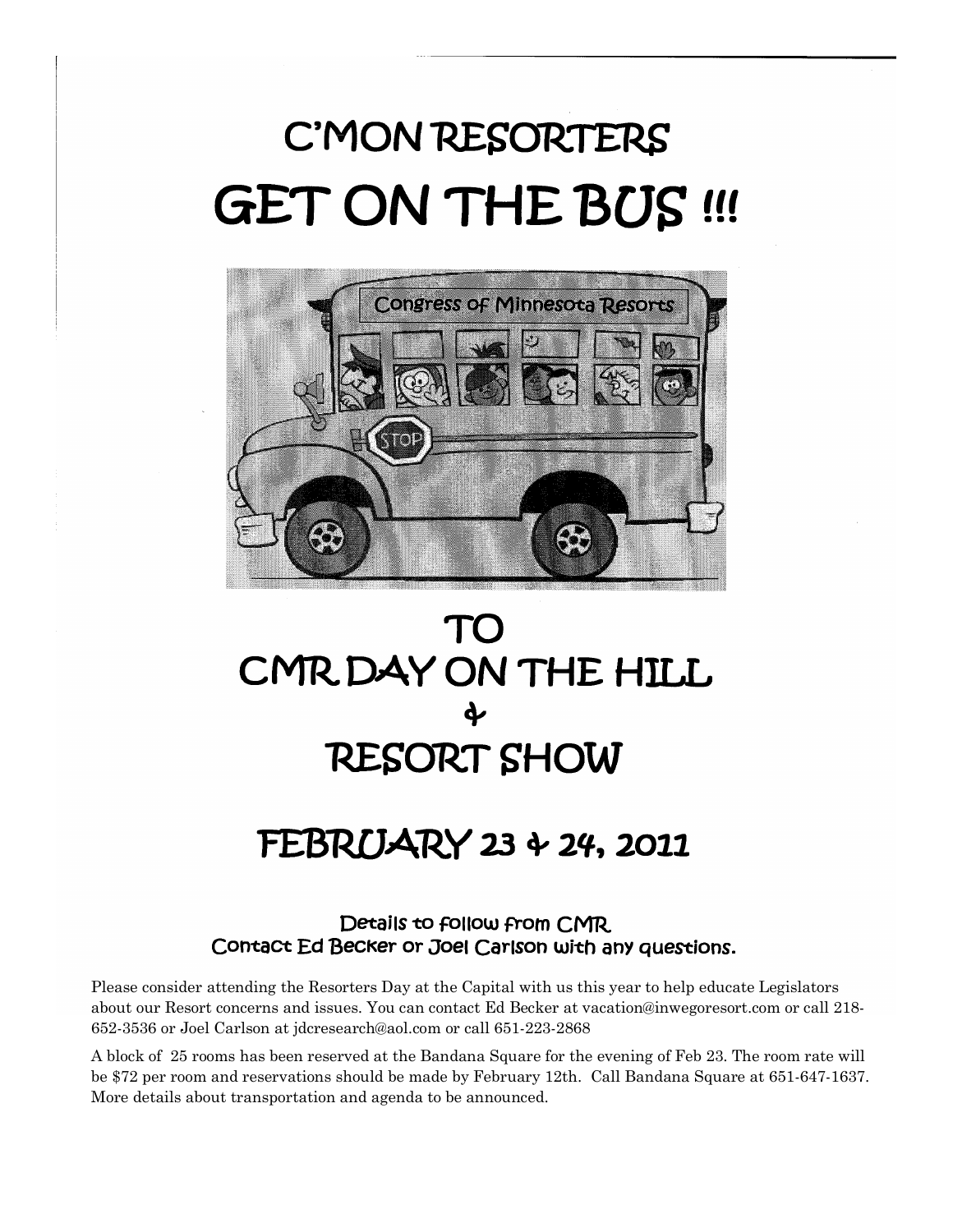## **Another reason to join your fellow resorters at the Capitol**

We have reserved the North Corridor (just north of the rotunda) at the Capitol for our CMR display. The display will be set up all day on Thursday. We plan to include old and new resort pictures, a computer slide show, motors, skies, fishing equipment, water sport toys, etc., and we will also have a campfire with "s 'mores". Anything that will trigger thoughts of fishing, family, fun, and the concept of the treasured Minnesota Resort Vacation can be included. We feel that this display will be yet another way to bring positive attention to the tourism industry.

We will want to have resorters present as often as possible, as many of the Legislators will be passing by on their way to committee meetings.

Please let me know if you can spend some time at the display. I also need help gathering the many display items, including photos for the computer slide show. You can email me at tja@genevabeachresort.com to send photos and to let me know what you can lend to make the display as eye catching as possible.

Thanks,

Tim Aarsvold, Legislative Committee Geneva Beach Resort

# **GET ON THE BUS !!!**

## **Social Media Classes**

The CMR School of Resorting recently had a completely filled Social Media Class, at Design Angler, in Bemidji. Fifteen participants lugged in their laptops to open up their horizons to the capability of Facebook. With many resorts just scratching the surface of the Social Media Craze, this class was geared to getting everyone's business up and running with its own Facebook account and learning a few of the ins and outs to uploading pictures, getting fans to your page and linking with different sites. By the end of the 2 hours, everyone was still asking lots of questions, which prompted us to start planning another class. So if you missed the first one, you will get a second chance. On Tuesday, February 15<sup>th</sup>, Design Angler will hold another Social Media Class. This class will be a beginners class geared toward getting your Resort up and running with its own Facebook page. You will also get a chance to learn some of the basics of having a Facebook account.

Then if you have had a Facebook account, but don't know all the capabilities, you may want to join us on Wednesday, February 16<sup>th</sup> at Design Angler, for a more advanced Facebook class. This class will be geared toward really working on getting you familiarized with exactly how to promote your resort, getting more "Fans" and how to better track where they are coming from.

The CMR is constantly working to find ways to help you promote your resort and better the entire Minnesota Resort Industry, and this is one way to help you get on the Social Band Wagon. Also in the future are plans for another Small Engine Class, scheduled to be held on March 18<sup>th</sup>, at Christiansen Industrial Developers, Bemidji. More information will be coming on this and many other School of Resorting classes.

Timberly Christiansen, School of Resorting Chair Person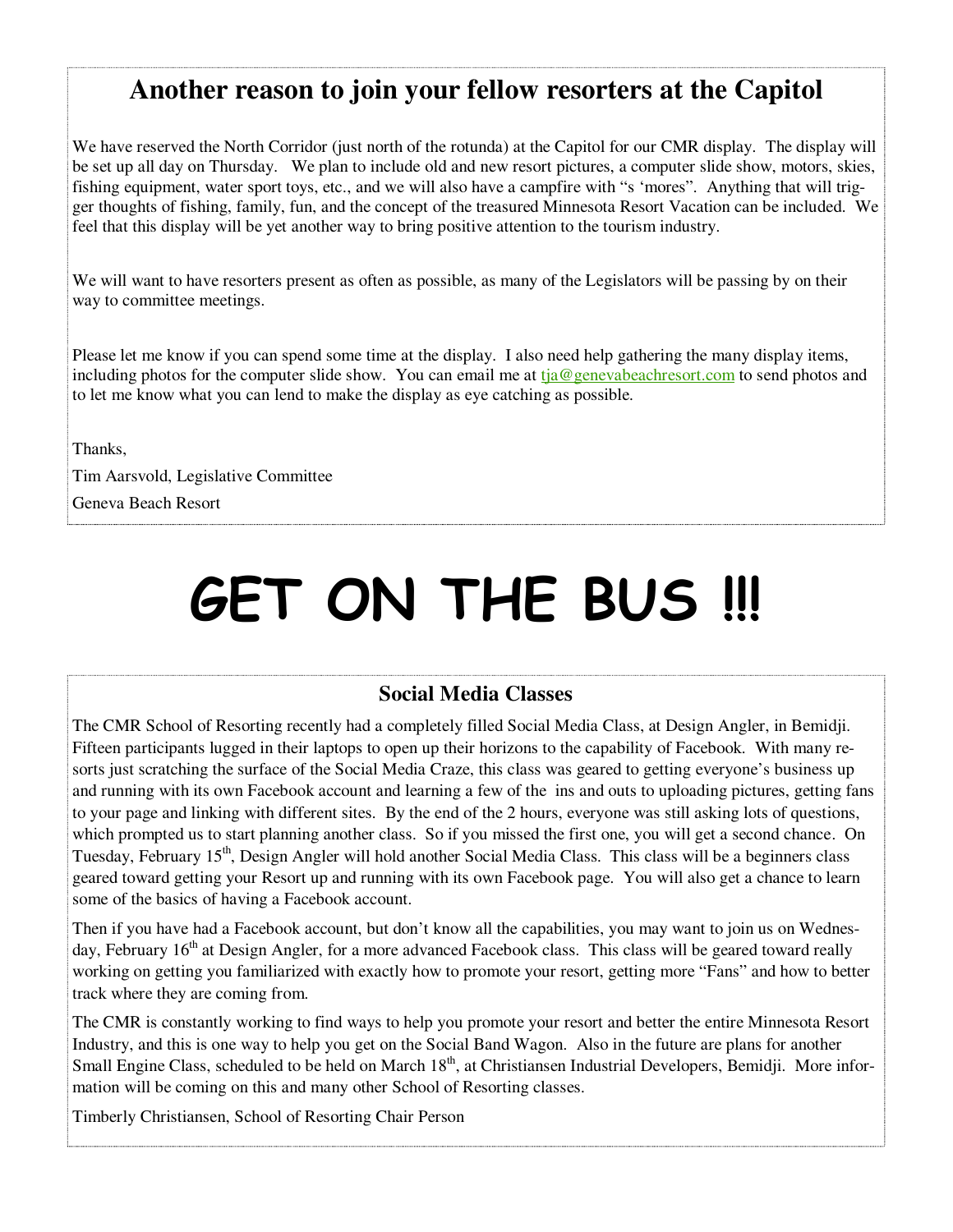## **NEED \$500 FOR SCHOOL?**

## **It is not too early for your child or grandchild to get the application started!**

## **Application needs to be at the CMR Office March 15th!**

Each year the Congress of Minnesota Resorts offers three \$500 scholarships to a junior or senior in high school or a current undergraduate or technical school student. March 15, 2011 is the deadline for the scholarship application to be returned to the Congress of Minnesota Resorts office. A scholarship application can be printed out by going to the CMR website <u>www.Minnesota-Resorts.com</u> Scroll to the bottom of the home page and click on Membership, then by using your Login and Password you will be able to go to Applications and click on Scholarship Application and print a copy. If you need further assistance please contact Vicky by emailing: CMR@Minnesota-Resorts.com or call 320-212-5107.

## **NEW MEMBERS**

New members/owners since the December newsletter. Please give them a call or email of encouragement and welcome them to the Congress of Minnesota Resorts.

Resort Members:

Ron & Jacque Danielson, Chapel Hill Resort, 52702 Chapel Rd, Spring Lake MN 56680 Phone 218-659-2829 Email: Chapel@paulbunyan.net Website: www.Chapel-Hill-Resort.com (mailing address: 7303 185<sup>th</sup> Ave, Anoka, MN 55303)

John Metsa & Carol Carlson, Grey Wolf Lodge, 4411 Pelican RD, Orr, MN 55771 Phone: 800-840-9653 Email: johnandcarol@greywolflodge.com Website: www.greywolflodge.com

## **CMR CALENDAR OF EVENTS**

| Feb 15, 2011      | Social Media class, Design Angler, Bemidji. 2:30pm to 4:30pm This class will be designed<br>for beginners getting you resort up and running on Facebook.                                                                                                                                                     |
|-------------------|--------------------------------------------------------------------------------------------------------------------------------------------------------------------------------------------------------------------------------------------------------------------------------------------------------------|
| Feb 16, 2011      | Social Media class, Design Angler, Bemidji. 2:30pm to 4:30pm This class will be designed<br>for more advanced users of Facebook                                                                                                                                                                              |
| Feb 23 & 24, 2011 | CMR Day on the Hill, St Paul. A block of 25 rooms has been reserved at the Bandana<br>Square for the evening of Feb 23. The room rate will be \$72 per room and reservations<br>should be made between Dec 15, 2010 to Feb 1, 2011. Bandana Square phone number<br>$651-647-1637$ . Other details to follow. |
| March 15, 2011    | CMR Scholarship Applications due at CMR Office                                                                                                                                                                                                                                                               |
| March 18, 2011    | School of Resorting, Small Engine class, Christiansen Industrial Developers, Bemidji<br>Other details to follow.                                                                                                                                                                                             |
| March 28, 2011    | Spring Workshop, Hampton Inn, Bemidji                                                                                                                                                                                                                                                                        |
| March 29, 2011    | School of Resorting Post Workshop Classes, Hampton Inn, Bemidji                                                                                                                                                                                                                                              |